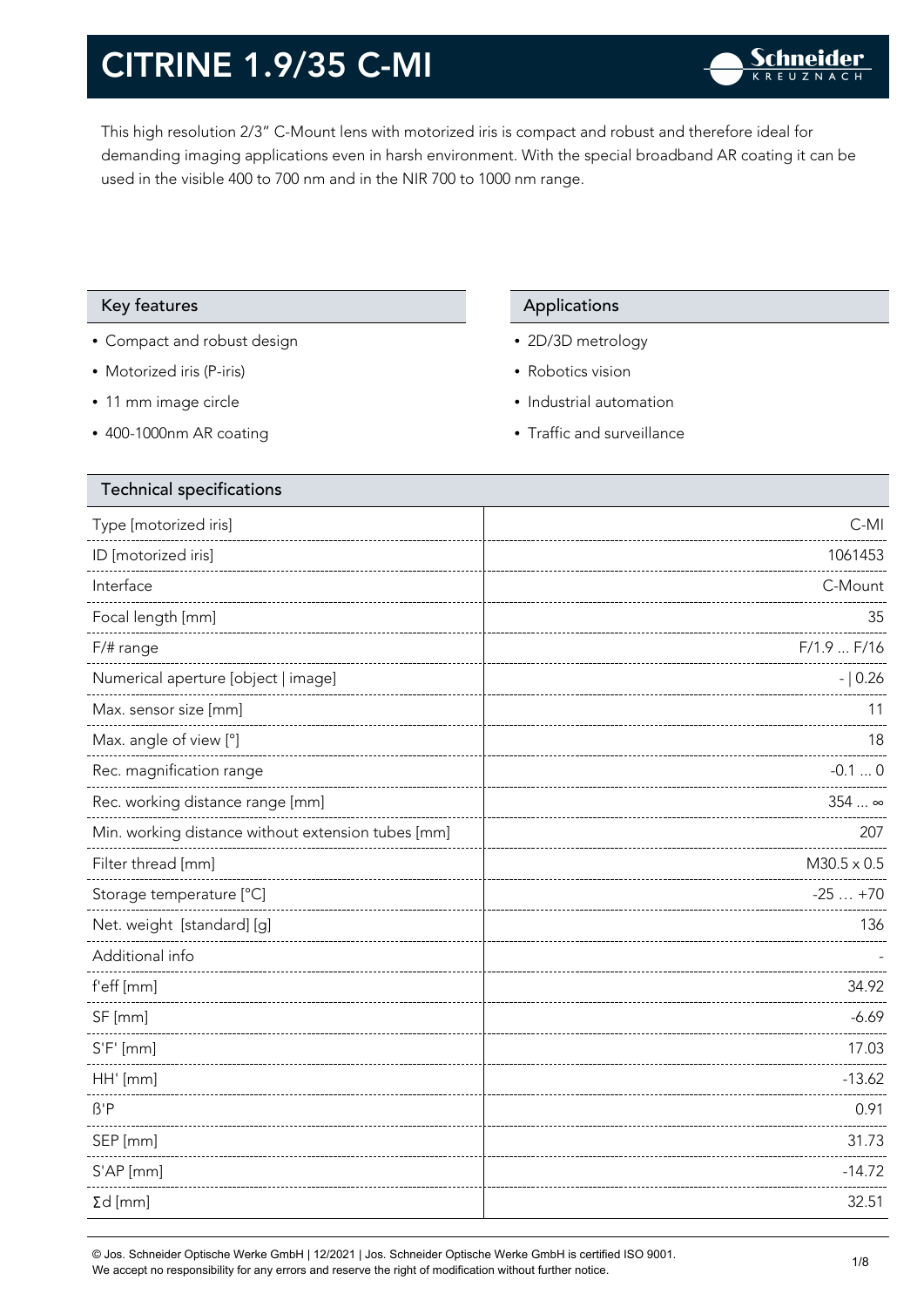

### MTF charts

| Spectrum name    |     |     |     |        |     |     |
|------------------|-----|-----|-----|--------|-----|-----|
| Wavelengths [nm] | 425 | 4/5 | 525 | 575    | 625 | 675 |
| Rel. weights [%] |     | 6   |     | $\sim$ | 19  |     |



 $F/\# = 5.6$ ,  $\beta' = -0.05$ , OO' = 758 mm



- 20 LP/mm, radial 40 LP/mm, radial 80 LP/mm, radial --- 20 LP/mm, tangential --- 40 LP/mm, tangential --- 80 LP/mm, tangential

<sup>©</sup> Jos. Schneider Optische Werke GmbH | 12/2021 | Jos. Schneider Optische Werke GmbH is certified ISO 9001. We accept no responsibility for any errors and reserve the right of modification without further notice.<br>We accept no responsibility for any errors and reserve the right of modification without further notice.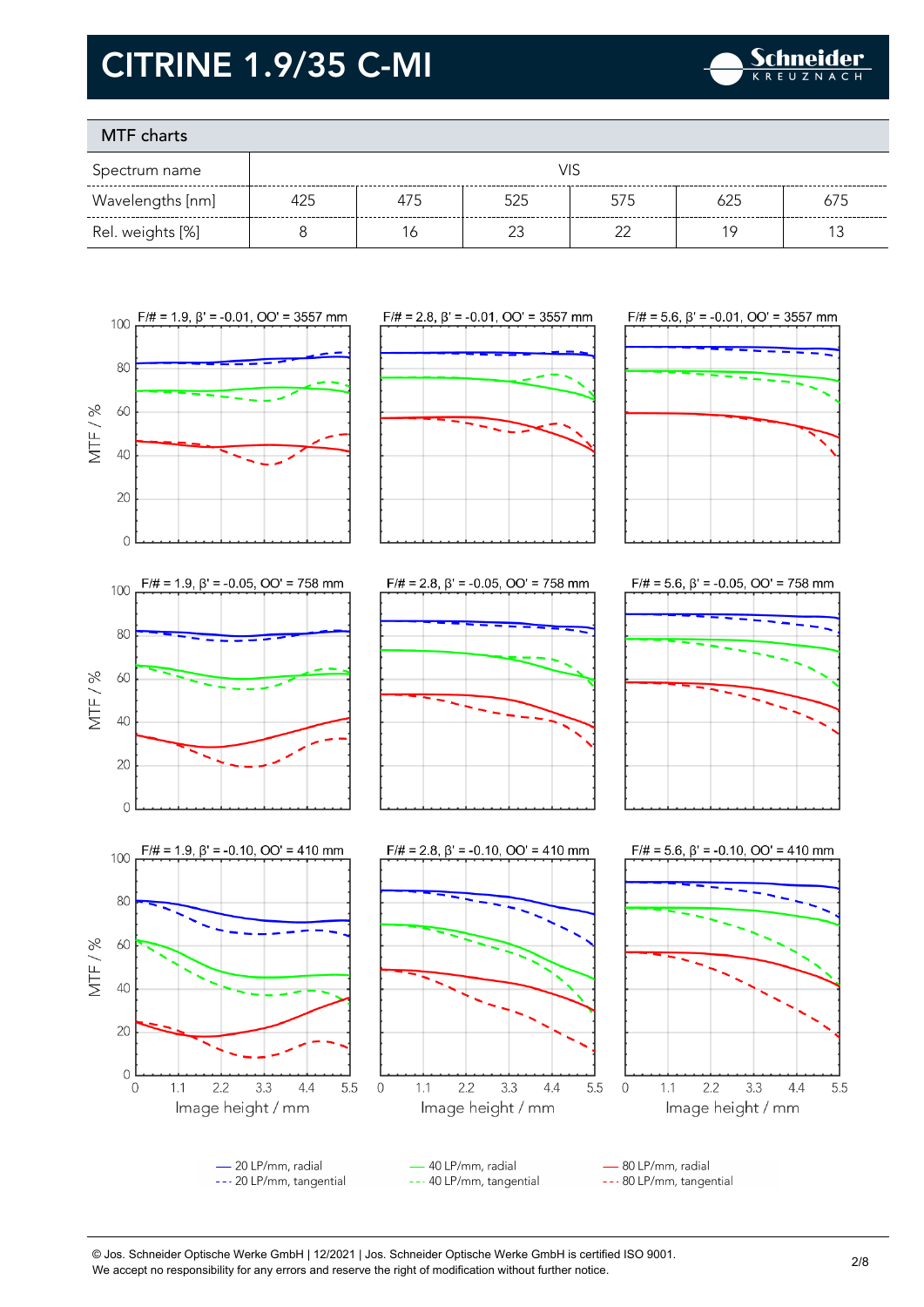

#### Rel. illumination vs. image height



| - -                      | $F/\ddot{=} = 1.9, \ \beta = -0.01$     |  |
|--------------------------|-----------------------------------------|--|
| $- -$                    | F/# = 2.8, $\beta$ = -0.01              |  |
| - -                      | $F/\ddot{=} = 5.6, \ \beta = -0.01$     |  |
| $\overline{\phantom{0}}$ | $F/\ddot{\pi} = 1.9, \ \beta = -0.05$   |  |
| $\overline{\phantom{0}}$ | $F/\ddot{\pi} = 2.8, \ \ \beta = -0.05$ |  |
| $\overline{\phantom{0}}$ | $F/\ddot{\pi} = 5.6, \ \beta = -0.05$   |  |
|                          | $F/\# = 1.9, \ \beta = -0.10$           |  |
|                          | $F/\ddot{=} = 2.8, \ \ \beta = -0.10$   |  |
|                          | $F/\ddot{=} = 5.6, \ \beta = -0.10$     |  |

#### Distortion vs. image height



#### Transmittance vs. wavelength



© Jos. Schneider Optische Werke GmbH | 12/2021 | Jos. Schneider Optische Werke GmbH is certified ISO 9001. We accept no responsibility for any errors and reserve the right of modification without further notice.<br>We accept no responsibility for any errors and reserve the right of modification without further notice.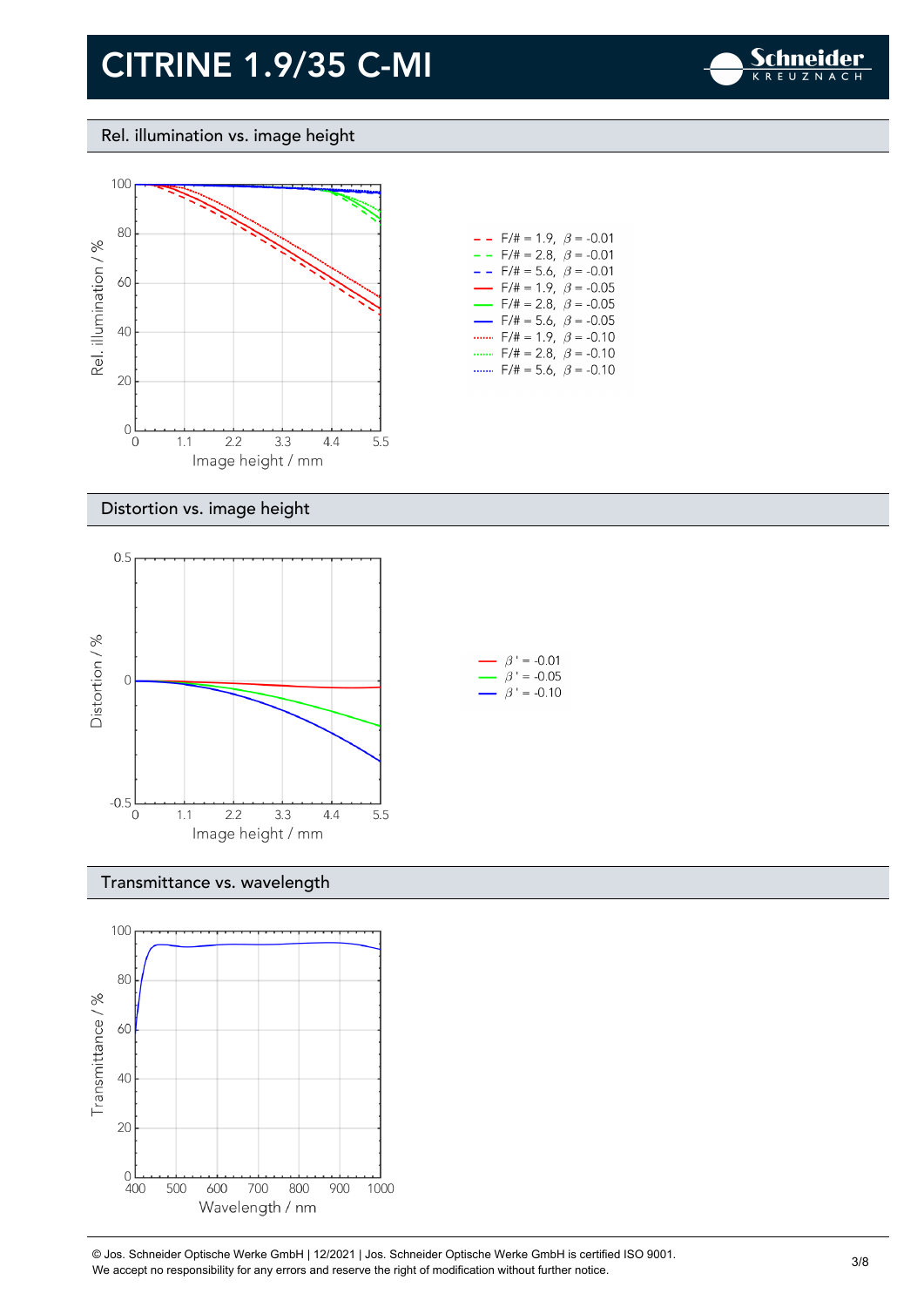

### Technical drawings

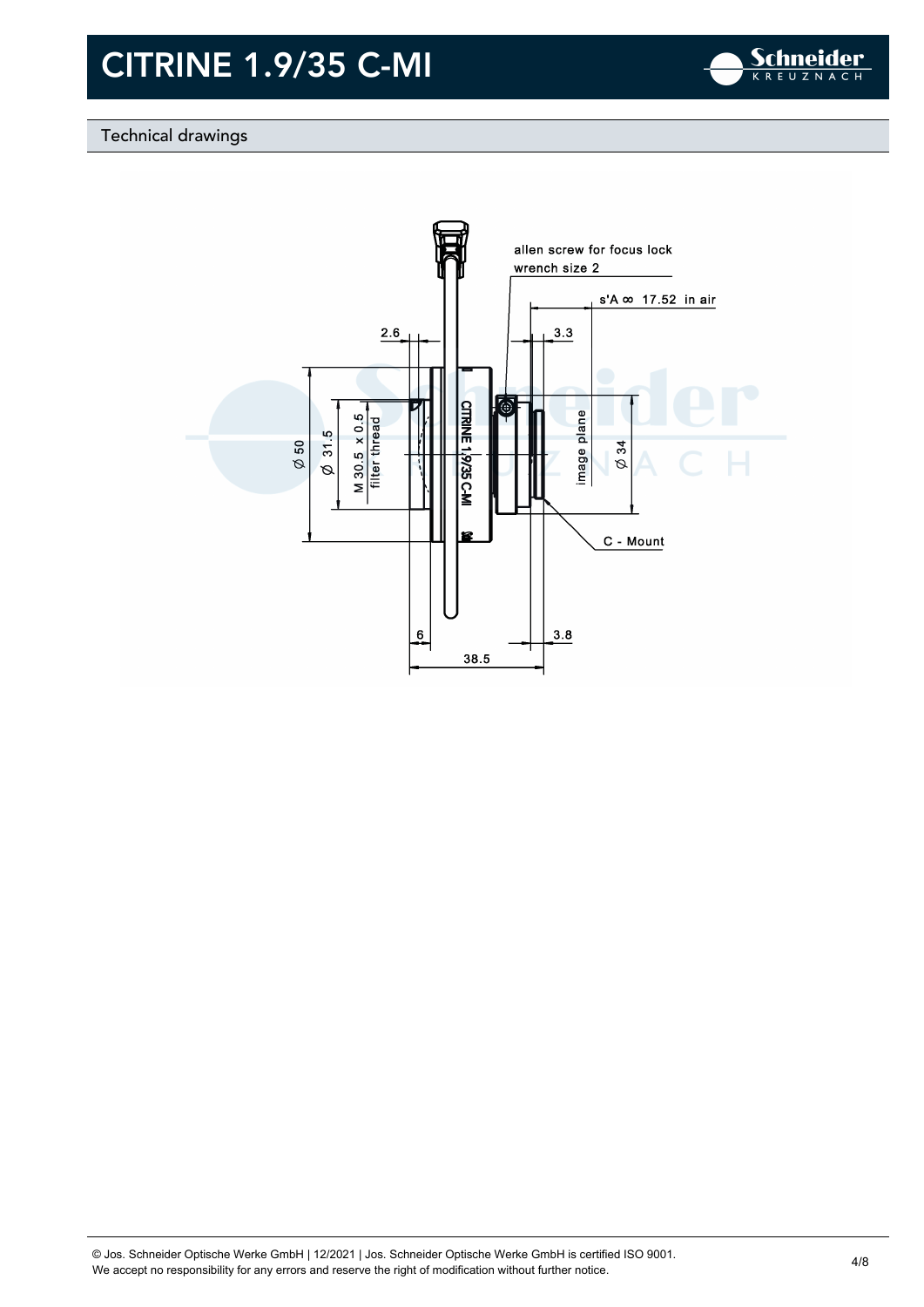

### Additional electrical information

| Motor type            | 2 phase, bipolar stepper motor                     |
|-----------------------|----------------------------------------------------|
| Coil resistance       | 21 Ohm                                             |
| Current               | $\leq$ 143 mA/Phase                                |
| Max. voltage          | 5V                                                 |
| Coil inductivity      | 1.8 mH/phase @ 1 kHz                               |
| Max. step frequency   | 400 Hz                                             |
|                       |                                                    |
| Cable type            | Lemo Santoprene 2 x 2 x 0.14 mm <sup>2</sup> black |
| Cable length          | 300 mm                                             |
| Electrical connector  | JEITA E4-191J-100                                  |
| Operating temperature | $0^{\circ}$ C to +50 $^{\circ}$ C                  |
| Storage temperature   | -25 $^{\circ}$ C to +70 $^{\circ}$ C               |

| Sequenze of excitation |      |                                  |      |      |
|------------------------|------|----------------------------------|------|------|
| steps<br>pins          |      |                                  |      |      |
|                        | high | high                             | low  | low  |
|                        | low  | low                              | high | high |
|                        | low  | high                             | high | low  |
|                        | high | low                              | low  | high |
| Iris movement          |      | <--- open iris / ---> close iris |      |      |

| Motor steps to f-stop resolution<br>Motor steps | 10  | 15  | 20  | 25  | 30  | 35   | 40   |
|-------------------------------------------------|-----|-----|-----|-----|-----|------|------|
|                                                 |     |     |     |     |     |      |      |
| Iris-diameter                                   | 7.9 | 5.7 | 4.2 | ς   | 2.2 | 1.6  | 1.2  |
| F-stop                                          | 2.3 | 3.2 | 4.4 | 6.1 | 8.4 | 11.6 | 15.9 |

| F-stop        | 1 G |     |      |      | 5.6  |      |      |     |
|---------------|-----|-----|------|------|------|------|------|-----|
| Iris-diameter | 9.7 | 9.2 | 6.6  |      | 3.3  |      |      |     |
| Motor steps   | 6.8 | .c  | 12.8 | 18.4 | 23.7 | 29.3 | 34.2 | 40. |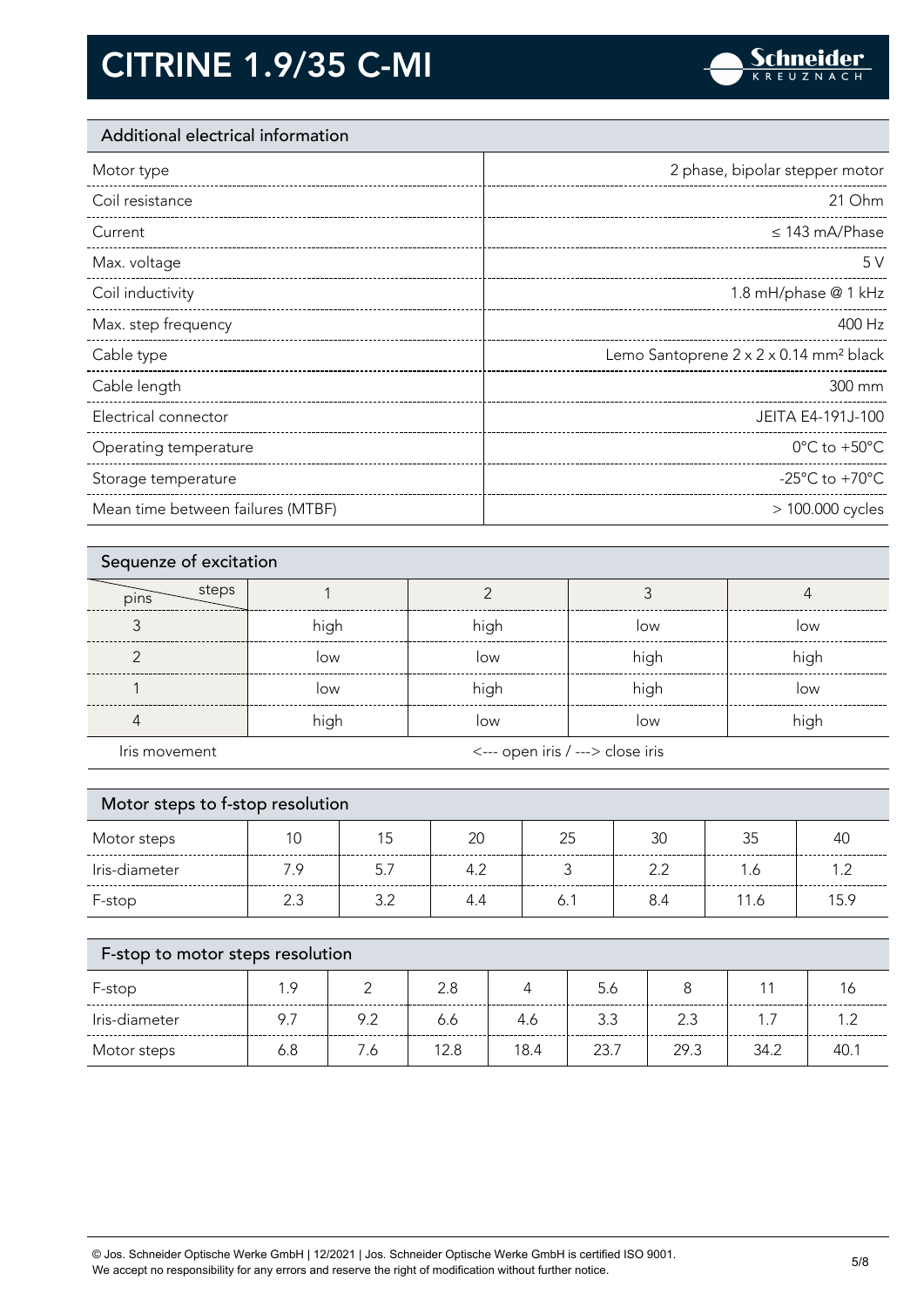

| Accessories    | Mount l                     | Eff. length        |         |
|----------------|-----------------------------|--------------------|---------|
| Adapter        | CS-Mount                    | $5 \text{ mm}$     | 25081   |
|                | $C$ -Mount / M42 $\times$ 1 | $5.5 \text{ mm}$   | 1075817 |
| Extension tube | C-Mount / C-Mount           | $5 \, \mathrm{mm}$ | 39316   |
|                | C-Mount / C-Mount           | $8 \text{ mm}$     | 39315   |
|                | C-Mount / C-Mount           | $10 \text{ mm}$    | 39312   |